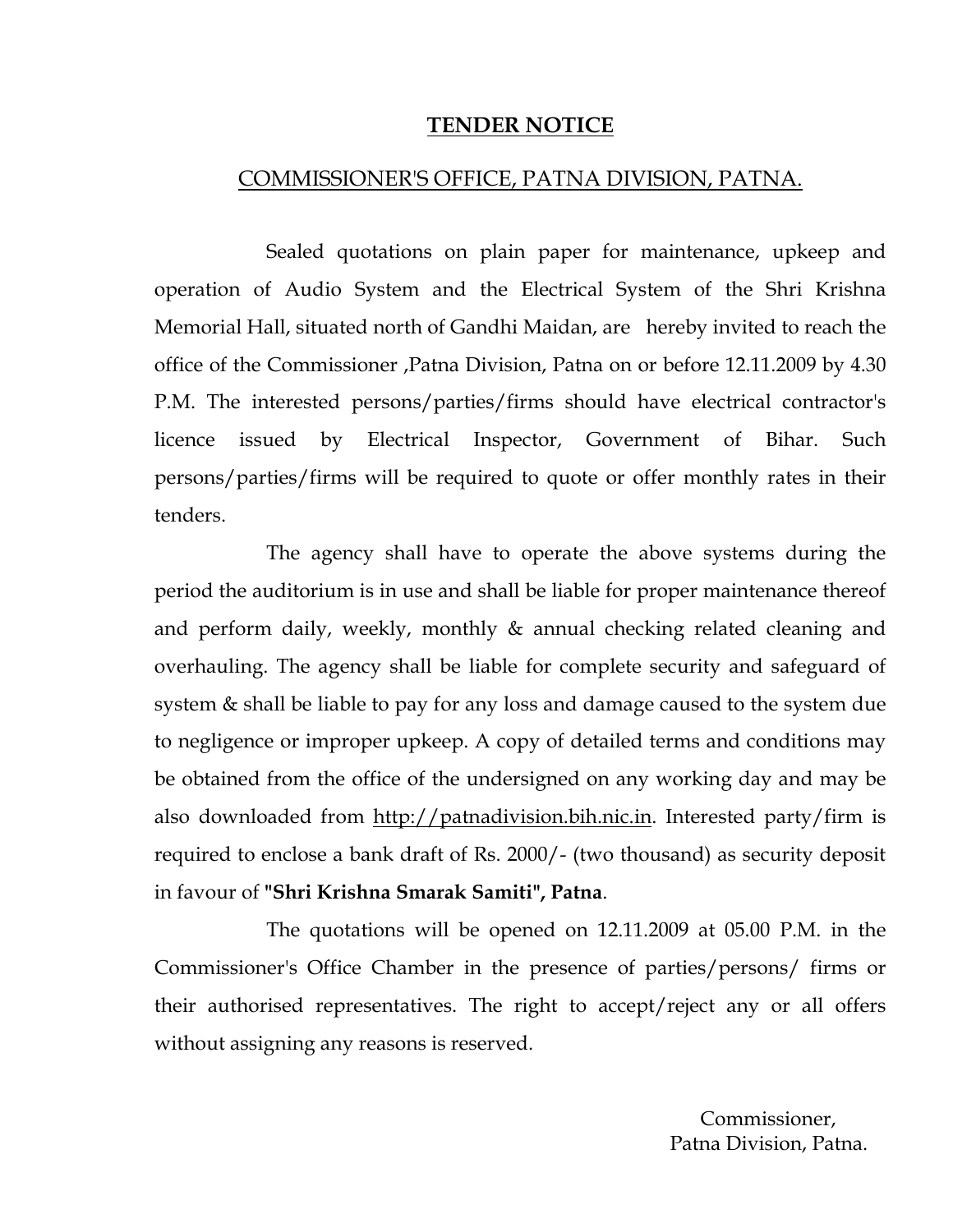## TERMS AND CONDITIONS

1. The agency shall be liable for operating the whole electrical and Audio System inside and outside the Hall, the Conference Hall and the premises till the function is over. There shall be no binding of working hours and no binding of any extra payments for extra hours of work.

2. The agency shall be liable for complete security and safeguard of the electrical & sound system, and shall be liable to pay for any loss and damage caused to the system due to its negligence or improper upkeep.

3. The agency shall be liable for proper maintenance and upkeep of the above electrical, audio system and water motor pump and perform daily, weekly, monthly, and periodical checking, cleaning, overhauling of the system. For this purpose the agency shall maintain log book(s) and observe statutory requirements for safety and operation & maintenance of the system and take all necessary precautions. The Samiti shall have the power to have the upkeep by the agency checked up through its authorised representative from time to time.

4. The agency shall be liable to make all arrangements on its own of specialised tools including tapes fuses etc., as and when required for proper maintenance and smooth operation of the system.

5. The agency shall not take out any parts/equipments of the system without the permission of the Samiti.

6. The Samiti shall be responsible for replacement of defective spare parts, fitting tubes, bulbs etc. For this, agency shall have to take the permission of the